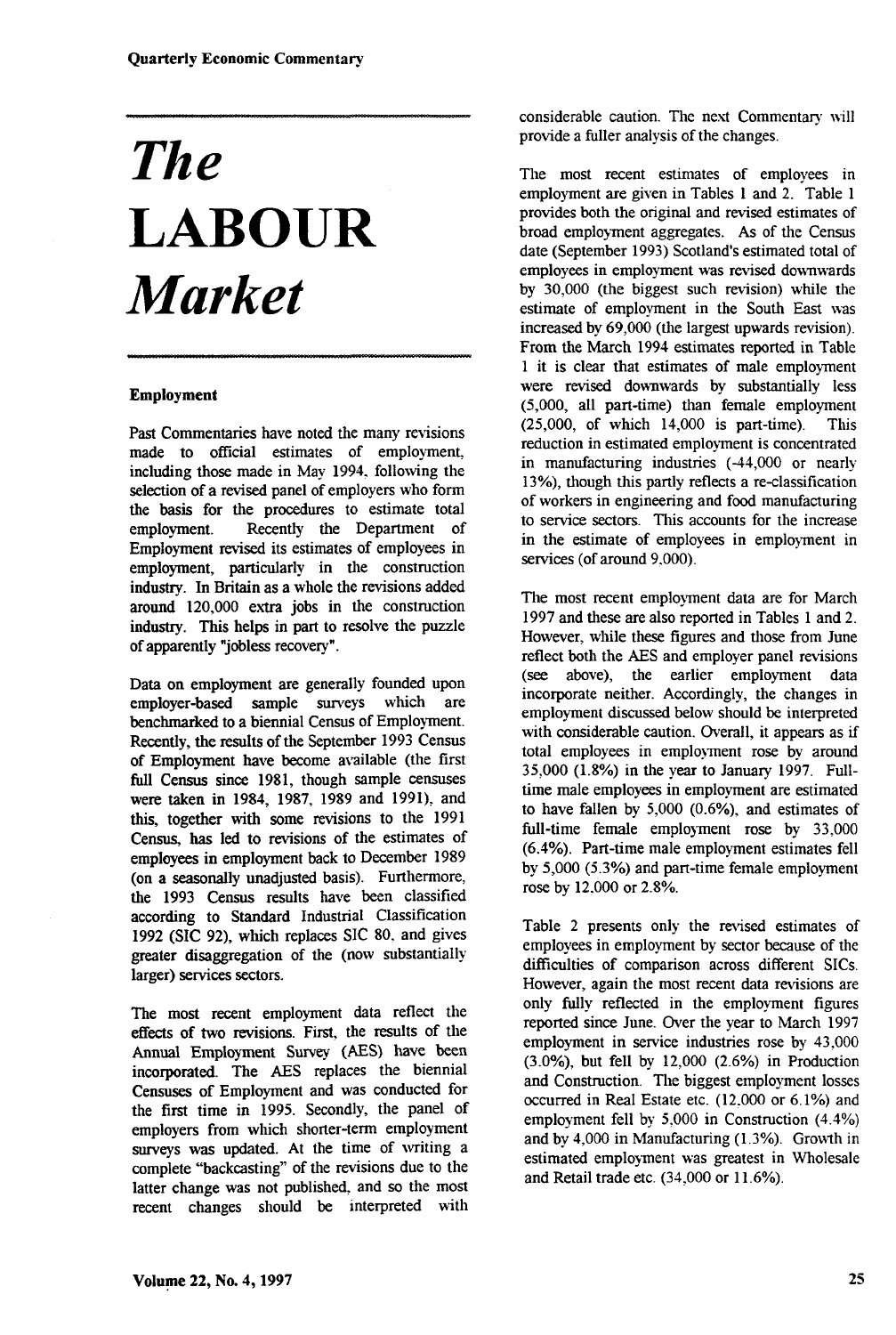#### Vacancies: stocks and flows

Over the year to July 1997 unfilled vacancies at job centres in Scotland fluctuated between 25.8 (23.9) and 31.6 (32.1) thousands on a seasonally adjusted (unadjusted) basis (Table 3). Vacancies rose by 5.8 thousand in the year to July 1997, on a seasonally adjusted basis. There were still large gross flows, however (Table 4). These were of a similar order of magnitude to the outstanding stock of vacancies in each month. For example, in July 1997 inflows were 26.7 thousand and outflows were 25.9 thousand. The short average duration of vacancies is a sign that employers on average do not find it difficult to fill posts because of a continuing slackness in the labour market (although employers may still find it difficult to recruit specific skills in particular locations).

#### Unemployment: stocks and flows

Recent data on the seasonally adjusted unemployment stock are presented in Table 5. The most recent data, of course, reflect the new rules governing eligibility to claim benefit which have been in place since 7 October 1996 when both unemployment benefit and unemployment-related income support were replaced by the Jobseeker's Allowance (JSA). Since this significantly reduces the period over which claimants are eligible for benefits, the effect is to reduce the number of registered unemployed, even in the absence of any change in underlying labour market conditions.

Over the year to July 1997 total unemployment fell by about 41.4 thousand, from 194.7 thousand and from 8.0% to 6.3% of the working population. This represents a reduction in the level of unemployment of 20.4%, although it should be noted that the major part of the fall occurred after the introduction of JSA. Female unemployment fell by 7.7 thousand over the year, while male unemployment fell by 28.3 thousand.

Table 6 presents recent flows into and out of the unemployment stock. In July 1997 inflows were, at 41.6 thousand, about 3.5 thousand less than in the same month of 1996. Outflows were, at 33.2 thousand, 3.7 thousand more than in July 1996. If gross outflows were maintained at their March 1997 level unemployment stocks could turnover in less than 5 months.

The August 1995 Employment Gazette reported labour force projections for UK regions from 1994 to 2006. Alone among the standard UK regions Scotland is projected to experience a small decline in its labour force (of 0.2%) over the period. This reflects the combined effects of a 3.7% projected fall in the male and a 4.2% rise in the female labour force. In GB as a whole the aggregate labour force, in contrast, is projected to grow by 5.8% again concentrated among females. These projected trends reflect differences in region's demographic structure, activity rates and in net migration patterns. Small increases in Scottish activity/participation rates of the scale observed in the recent past, could quite easily cause the outcome labour force to differ substantially from these projected levels, however. The outturn will also be very sensitive to induced migration flows.

#### **DELOITTE & TOUCHE SCOTTISH<br>CHAMBERS' BUSINESS SURVEY CHAMBERS'** EVIDENCE: SECOND QUARTER 1997

Results from the latest Deloitte & Touche Scottish Chambers' Business Survey (covering the second quarter of 1997) suggest few signs of increased pressure on pay awards, as pay increases in the second quarter ranged from 3.5% in finance to 4.2% in tourism. Employment rose in manufacturing, wholesale and retail distribution and tourism. Employment declined in construction, finance and tourism, although the declines in finance and tourism were less than anticipated. All sectors expect a net increase in employment in the third quarter. Recruitment problems were most widely experienced in manufacturing and tourism.

Generally recruitment activity in manufacturing and construction was slightly higher than a year ago, but slightly lower in other sectors. Recruitment problems were widespread in tourism, with more than 50% reporting problems in recruiting suitable skilled and other manual staffs. In manufacturing and construction difficulties were again evident in the recruitment of skilled, technical and managerial staffs. In the service sector difficulties in recruiting suitable staffs were less.

### Employment

Rising employment trends continued in all sectors except construction and finance. Trends in employment were again lower than anticipated in manufacturing, construction and wholesale; likewise the rise in tourism was less than anticipated. In contrast the increase in retail employment was stronger than forecast, although a rise in employment levels between the first and second quarters has been a feature over the past years.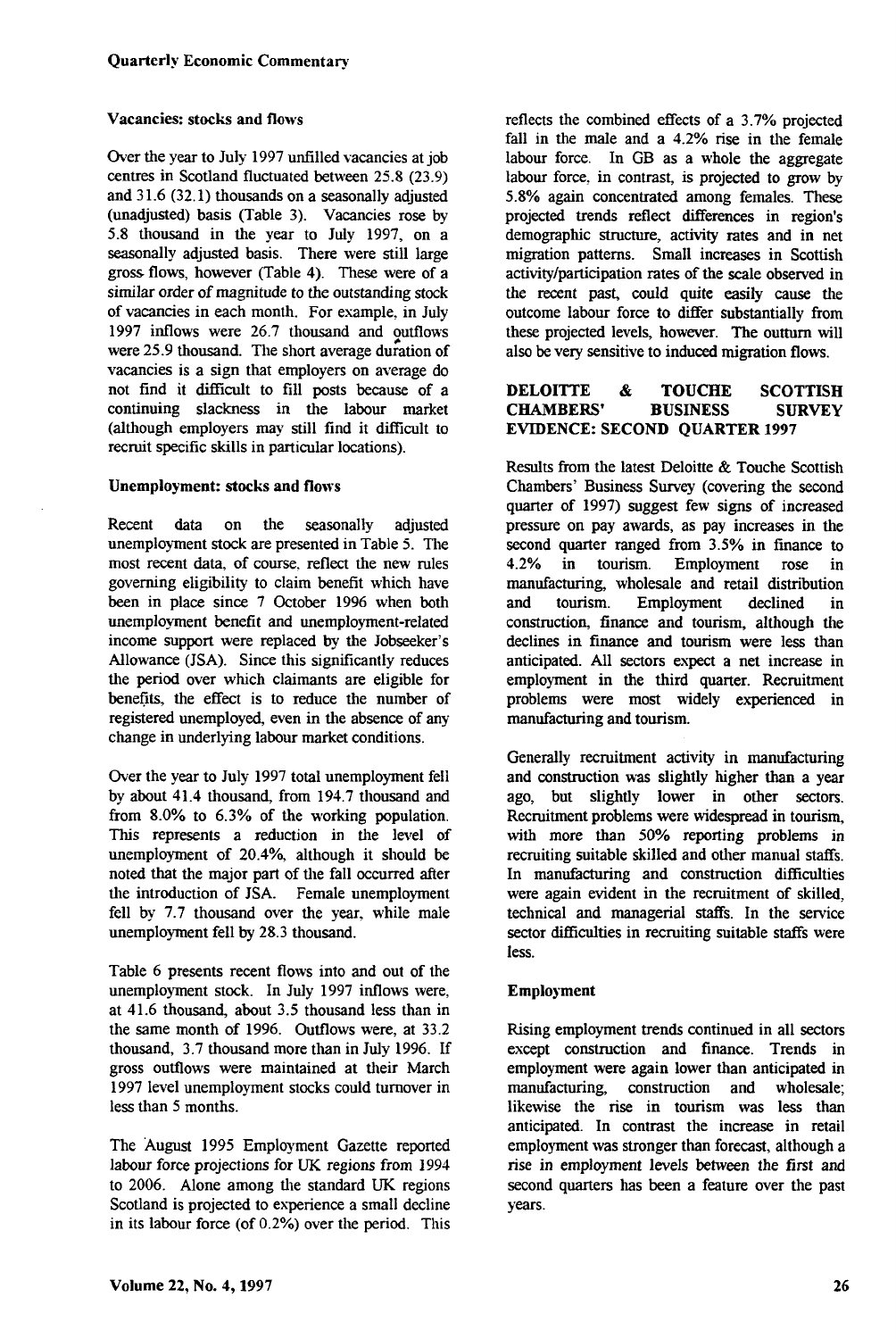Once, again all sectors expect a net increase in employment in the third quarter, however, respondents are more cautious as to the rate of increase, and more modest increases are forecast for quarter three in manufacturing and construction. In the service sector expectations remain largely unchanged.

The slight increase in the percentage of manufacturing and construction respondents reporting shortages of skilled labour restricting their output noted in previous quarters, appeared to level out in the second quarter.

Changes in manufacturing employment affected 42%. The percentage reporting increased The percentage reporting increased employment was slightly lower than in the previous quarter. 21% expect to increase employment in the third quarter. More than 30% reported increased levels of overtime working. In construction 18% increased and 23% reported reducing employment. Changes to employment in the third quarter are expected to affect 30%.

Changes in employment in the service sector where less broadly based, affecting less than 30% in wholesale and retail distribution. In retail 20% reported increased and only 10% reduced employment. Firms do not expect this rate of increase in employment to strengthen in the third quarter. For the first time net increases in part time and temporary employment were complemented by a slight increase in full time employment.

Changes to employment in finance continue to affect less than 50%. The anticipated rise in employment did not occur, although again a rise is forecast for the next quarter. The downward trend in full time staff continued, whereas more than 30% reported increased use of temporary and 16% increased use of part time staffs

Changes to levels of employment in tourism affected 36% with 26.6% increasing and 9.4% reducing employment, a net of +17%. The strong rise in employment forecast for the third quarter reflects mainly anticipated increases in the use of part time and temporary staffs.

#### **Pay**

Average pay increases in the second quarter ranged from 3.5% in finance to 4.2% in tourism, with an increase of 3.7% in manufacturing and 3.9% in construction, wholesale and retail distribution.

The rate of increase continues to be strongest in tourism where there are some slight signs of strengthening pay rates in construction, however, the upward pressure on pay has eased slightly in retail distribution.

#### **Recruitment**

Recruitment activity in manufacturing rose to 58% an increase over the previous quarter and previous year. Difficulties were apparent in the recruitment of skilled, and to a lesser extent technical staffs.

Recruitment activity in construction rose to 55% the highest level for more than three years. Problems continue to be evident in the recruitment of suitable skilled staffs.

Recruitment activity in wholesale remained at 45% and few recruitment difficulties were evident. In comparison slightly more than 50% of retail respondents sought to recruit staff, an increase over the previous quarter, but lower than a year ago.

More than 80% of tourism respondents sought to recruit a broad range of occupations. Problems were again widespread in the recruitment of suitable skilled and other manual staffs.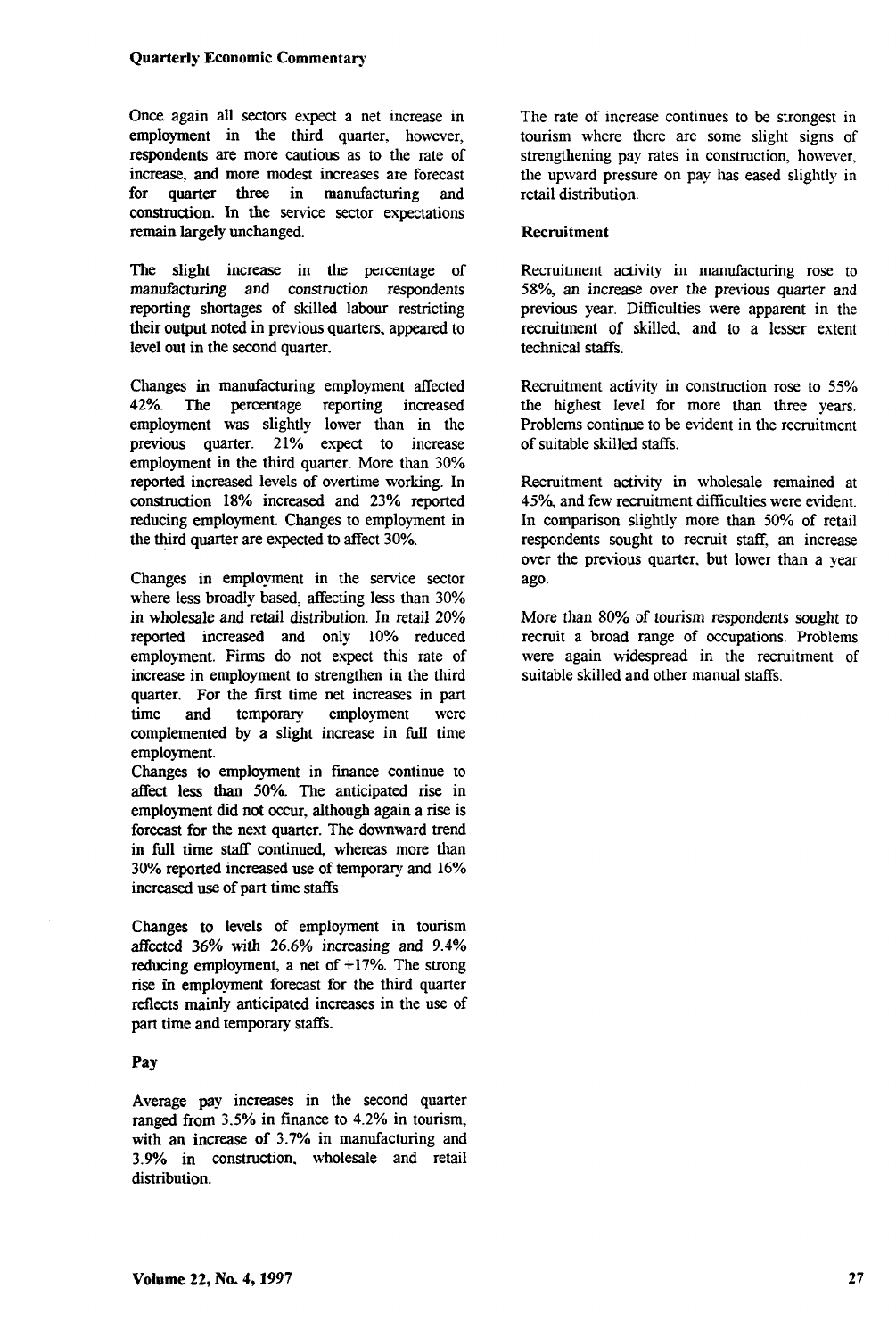|                                                                                                                                                                                           | Services                     | နှင့်<br>၁၀                           | [1,337] | [1,353]        | $[1,356]$ $(1,362)$ | 1,362] (1,376) | $[1,356]$ $(1,377)$ | $1,368$ ] $(1,394)$ | $[1,370]$ $(1,394)$ | $(1,416)$ $(1,425)$ | $(1,411)$ $(1,426)$   | $(1,424)$ $(1,434)$                 | $(1,410)$ $(1,423)$     | $(1,418)$ $(1,421)$ | (1,408)                                          | ${1,433}$ | (1,440) | (1,440) | (1,421)                                                                                                                                   | 443 (1,433)        | (1,437)<br>447.1          | (1,421)<br>431,           | ,427 {1,414} | 1,439           | ,434 | 1,432            |                   | 1,413<br>1,468<br>1473 |      | 1458           | 1456       |                                                                                                                        |
|-------------------------------------------------------------------------------------------------------------------------------------------------------------------------------------------|------------------------------|---------------------------------------|---------|----------------|---------------------|----------------|---------------------|---------------------|---------------------|---------------------|-----------------------|-------------------------------------|-------------------------|---------------------|--------------------------------------------------|-----------|---------|---------|-------------------------------------------------------------------------------------------------------------------------------------------|--------------------|---------------------------|---------------------------|--------------|-----------------|------|------------------|-------------------|------------------------|------|----------------|------------|------------------------------------------------------------------------------------------------------------------------|
|                                                                                                                                                                                           | Manuf                        | $\frac{1}{2}$                         | [397]   | [398]          | (405)(405)          | (403)<br>[401] | 388 (391            | 3831 (385           | 3831 (385)          | 376) (377           | $(373)$ $(372)$       | $(368)$ $(368)$                     | 361) {360}              | (359)               | (358)                                            | [364]     | (362)   | (360)   | 305 {349}                                                                                                                                 | 313 {354           | 316 {352                  | 316 [354]                 | 312 (348)    | 318             | 319  | $\overline{321}$ | 316               | 316                    | 318  | 315            | 312        |                                                                                                                        |
|                                                                                                                                                                                           | Production                   | न<br>न<br>$C - E$                     | [457]   | [458]          | 465] (464)          | 462] (462)     | (450) (450          | 443] (444)          | 443] (444)          | $(434)$ $(435)$     | $(430)$ $[43]$        | $(425)$ $(425)$                     | $(118)$ (427)           | $(405)$ $(416)$     | ${414}$                                          | ${417}$   | (414)   | (410)   | 347 (399)                                                                                                                                 | 353 (403)          | 355 (400)                 | 357 (401)                 | 352 (395)    | 357             | 359  | 360              | $\frac{355}{320}$ |                        | 353  | 350            | 357        |                                                                                                                        |
|                                                                                                                                                                                           | Prod/Const                   | <u>ှ</u><br>ن<br>ن                    | [591]   | [59]           | 5971 (594)          | 591] (589)     | 5731 (571)          | 562] (561)          | 560] (567)          | 543) {560           | [55]<br>535           | 528) (544)                          | 519) {543}              | 520) {529}          | ${534}$                                          | (531)     |         | (530)   | 472 {520}                                                                                                                                 | 482 {528}          | 483 (531)                 | 479 [52]                  | 466 (508)    | 470             | 479  | 477              | 468               | 468<br>474             |      | 461            | 456        |                                                                                                                        |
| (Figures in square brackets reflect the 1989 and 1990 LFS. The latest estimates reflect the impact of the 1991 LFS.)<br>EMPLOYEES IN EMPLOYMENT IN SCOTLAND: INDUSTRY AGGREGATES ('000s)* | <b>IQLOL</b>                 |                                       | [1,957] | [1,974]        | $(1,983]$ $(1,986)$ | 1,980] (1,992) | 1,956] (1,978)      | 1,959] (1,984)      | 1,958] (1,984)      | 1,978) (2,013)      | $(1,975)$ $(2,005)$   | 1,979) (2,005)                      | 1,956) {1,992]          | 1,963) {1,976}      | (1967)                                           | [1991]    | (2003)  | {1996}  | 1937 (1966)                                                                                                                               | 962 {1987}         | 967 {1994}                | 945 {1967}                | 928 (1947)   | 1944            | 1947 | 1943             | 1915              | 1974                   | 1988 | 1958           | 1950       | Source: Department of Employment Gazette * Figures within [.] reflect estimates prior to the 1989 Census of Employment |
|                                                                                                                                                                                           | FEMALE                       | ÞТ                                    | [395]   | [406]          | (406) (404)         | 417] (416)     | (412)(413)          | (414) (417)         | 418 (414)           | $(416)$ $(427)$     | $(67b)$ $(81b)$       | $(419)$ $(431)$                     | 416) {432               | 436) {442           | (437)                                            | (445)     | (445)   | (450)   | 431 {445}                                                                                                                                 | ${449}$<br>436     | (447)<br>435 <sub>1</sub> | (449)<br>434 <sub>1</sub> | 427 (427     | 437             | 430  | 435              | 428               | 459                    | 462  | $\overline{6}$ | 440        |                                                                                                                        |
|                                                                                                                                                                                           |                              | Full-time<br>(All)                    | [930]   | [942]          | (£66) [£66]         | 666) [946]     | 936] (941)          | 944] (953)          | 9471 (954)          | $(952)$ $(976)$     | (955) (980)           | 186) (956)                          | $(948)$ $(800)$         | (1261) (126)        | (979)                                            | (992)     | (994)   | (996)   | 525 (981)                                                                                                                                 | 535 (990)          | 538 (989)                 | 528 (980)                 | 520 (948)    | 525 (963)       | 526  | 518              | 514               | 545                    | 545  | 536            | 547        |                                                                                                                        |
| TABLE <sub>1</sub>                                                                                                                                                                        |                              | FД                                    |         |                |                     |                |                     | 106                 | 103                 | (105)               | និនិ<br>$\frac{1}{2}$ | $\widetilde{\mathfrak{D}}$<br>(123) | $\overline{3}$<br>(119) | ã<br>$(95)$ {       | $\overline{\mathfrak{g}}\overline{\mathfrak{g}}$ |           | (92)    | (95)    |                                                                                                                                           | 88 (93)<br>92 (96) |                           | 95 (99)<br>95 (99)        | 96 {96}      | $\overline{95}$ | 56   |                  |                   | 8358                   |      | $\infty$       | $\pmb{89}$ |                                                                                                                        |
|                                                                                                                                                                                           | <b>MALE</b>                  | Full-time<br>$\widehat{(\mathbb{R})}$ | [1,027] | [1,031]        | 1,040] (1,043)      | 1,034] (1,043) | $1,021$ ] $(1,035)$ | 1,015] (1,031       | 1,026<br>[1,011]    | (1,037)<br>(1,026)  | 1,026)<br>$(1,020)$ { | 1,024) {1,023                       | $(1,008)$ $(1,012)$     | ${993}$<br>(993)    | (988)                                            | (1000)    | (1009)  | (1001)  | 893 (985)                                                                                                                                 | 899 (996)          | 899 (1006)                | 888 (987)                 | 886 {978}    | 887             | 894  | 892              | 879               | 884                    | 893  | 870            | 874        |                                                                                                                        |
|                                                                                                                                                                                           | (SIC1980)<br><b>SIC 1992</b> |                                       | Мar     |                |                     |                | Šт                  |                     |                     |                     | Š                     |                                     |                         |                     | <b>S</b>                                         |           |         |         | Sar                                                                                                                                       |                    |                           |                           | Š            |                 |      |                  | Š                 |                        |      |                | Sar        |                                                                                                                        |
|                                                                                                                                                                                           |                              |                                       | 990     | $\overline{a}$ | $\mathbf{Sep}$      | δë             | 1991                | $\bar{z}$           | Sep                 | Dec                 | 1992                  | Jun                                 | Sep                     | Dec                 | 1993                                             |           |         |         | $\begin{array}{c}\n\exists\; \mathcal{B}\, \mathcal{B}\, \mathcal{B}\,\\ \n\mathcal{B}\, \mathcal{B}\,\\ \n\mathcal{C}\,\\ \n\end{array}$ |                    |                           | Dec                       | 1995         | $\overline{a}$  | Sep  | Dec              | 1996              | $\overline{a}$         | Sep  | Dec            | [99]       |                                                                                                                        |

Figures within (.) reflect estimates prior to the 1991 Census of Employment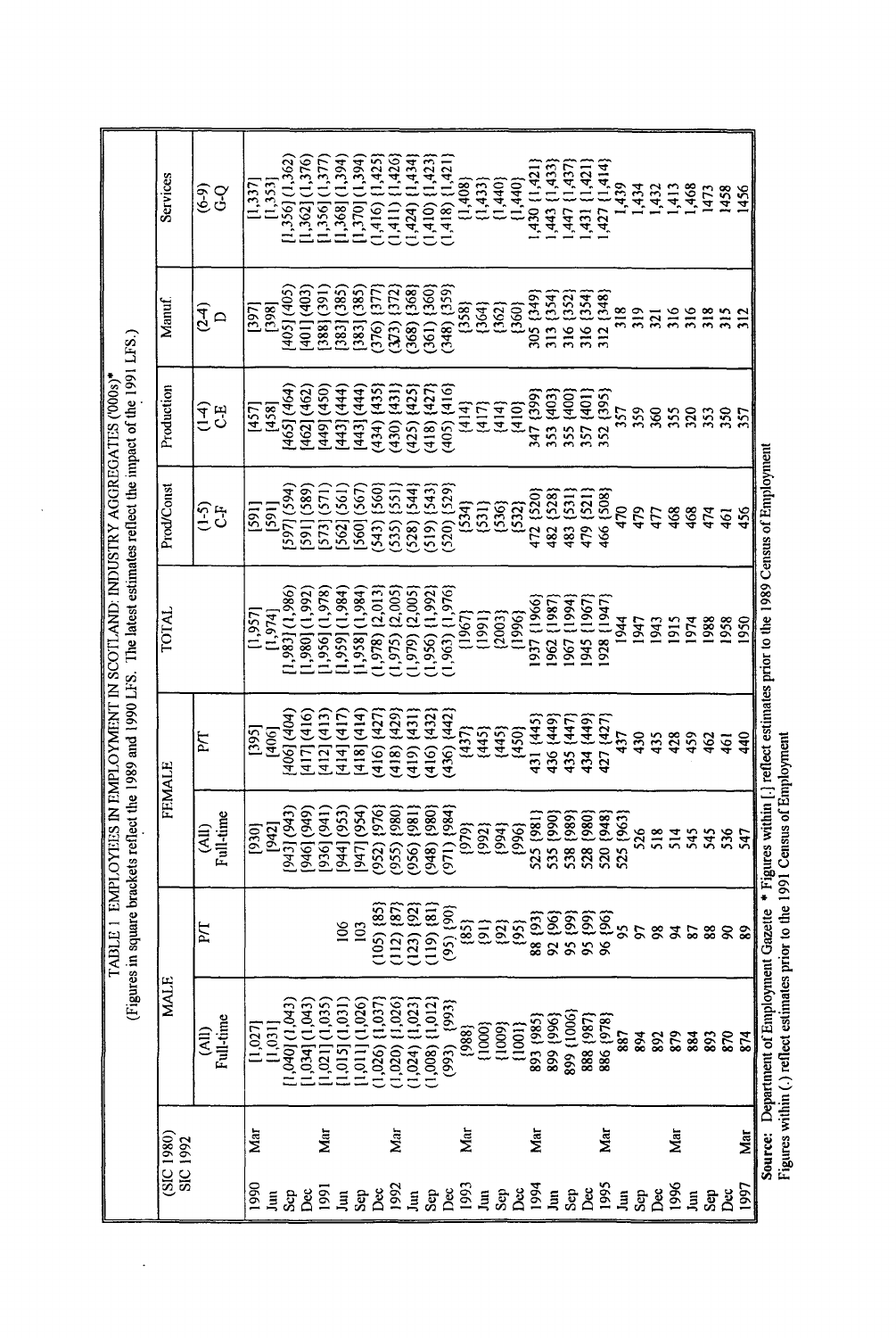|                                                           | activities<br>social &<br>comm,<br>Other<br>pers.<br>$\frac{1}{2}$   | 8588                                                  | 8898<br>8333                                                                               | 102              |
|-----------------------------------------------------------|----------------------------------------------------------------------|-------------------------------------------------------|--------------------------------------------------------------------------------------------|------------------|
|                                                           | Health<br>Social<br>Work<br>ż<br>Z                                   | 2383<br>2383                                          | 3352<br>2352<br><b>ASSES</b>                                                               | 261              |
|                                                           | Educa-<br>tion<br>Σ                                                  | 143<br>$\frac{143}{145}$<br>144                       | 146<br>149<br>$\frac{14}{4}$<br>$\overline{142}$<br>144<br>144<br>151<br>$\Xi$             | 140              |
|                                                           | comp Soc.<br>admin. &<br>defence:<br>Public<br>Sec.<br>$\rightarrow$ | ESES                                                  | 553<br>135<br>666<br>$\overline{134}$                                                      | 132              |
|                                                           | renting &<br>activities<br>Estate<br>Real<br>bus.<br>$\leq$          | 8588                                                  | ន្តន្តន្ត<br>2888                                                                          | 186              |
| LE 2 EMPLOYMENT: SCOTLAND EMPLOYEES IN EMPLOYMENT (000S)* | mediation<br>Financial<br>inter-<br>∽                                | 2828                                                  | 8855<br><b>A &amp; 88</b>                                                                  | 79               |
|                                                           | storage<br>Trport<br>comm.<br>శ<br>$\overline{ }$                    | 1281                                                  | 1422<br>$\equiv$<br>107<br>$\frac{58}{106}$<br>112                                         | $\overline{114}$ |
|                                                           | Hotels<br>& rest.<br>H                                               | 288<br>$\Xi$                                          | $\frac{25}{127}$<br>118<br>$\frac{15}{2}$<br>$\frac{29}{130}$<br>$\overline{2}$            | 116              |
|                                                           | Wh'saler<br>trade $\&$<br>repairs<br>etail<br>O                      | <b>22223</b>                                          | <u>ងខ្លួន</u><br>25228                                                                     | 326              |
|                                                           | Constru<br>ction<br>$\mathbf{L}_\mathbf{I}$                          | $128$<br>$127$<br>$122$<br>$\mathbf{5}$               | 1285<br>$III = 221$<br>$\frac{5}{11}$                                                      | $\tilde{10}$     |
| <b>EAT</b>                                                | Elect,<br>gas &<br>water<br>supply<br>ച                              | $\mathfrak{D} \mathfrak{D} \mathfrak{B} \mathfrak{D}$ | 2222 2111                                                                                  | $\approx$        |
|                                                           | Manufac-<br>turing<br>$\Box$                                         |                                                       | 30338 30353 30355 30                                                                       |                  |
|                                                           | Mining<br>&<br>Quarry-<br>ing<br>이                                   |                                                       | naan naan asas                                                                             | $\Omega$         |
|                                                           | Agric<br>hunting<br>forestry<br>fishing<br>$\overline{A}$            |                                                       | anna nana xata                                                                             | 38               |
|                                                           | <b>SIC</b><br>1992                                                   |                                                       | 1994<br>Maria 1995<br>1995<br>1995<br>1994<br>1996<br>1996<br>1996<br>1996<br>1996<br>1996 |                  |

Source: Department of Employment Gazette

See notes to Table 1

 $\ddot{\phantom{0}}$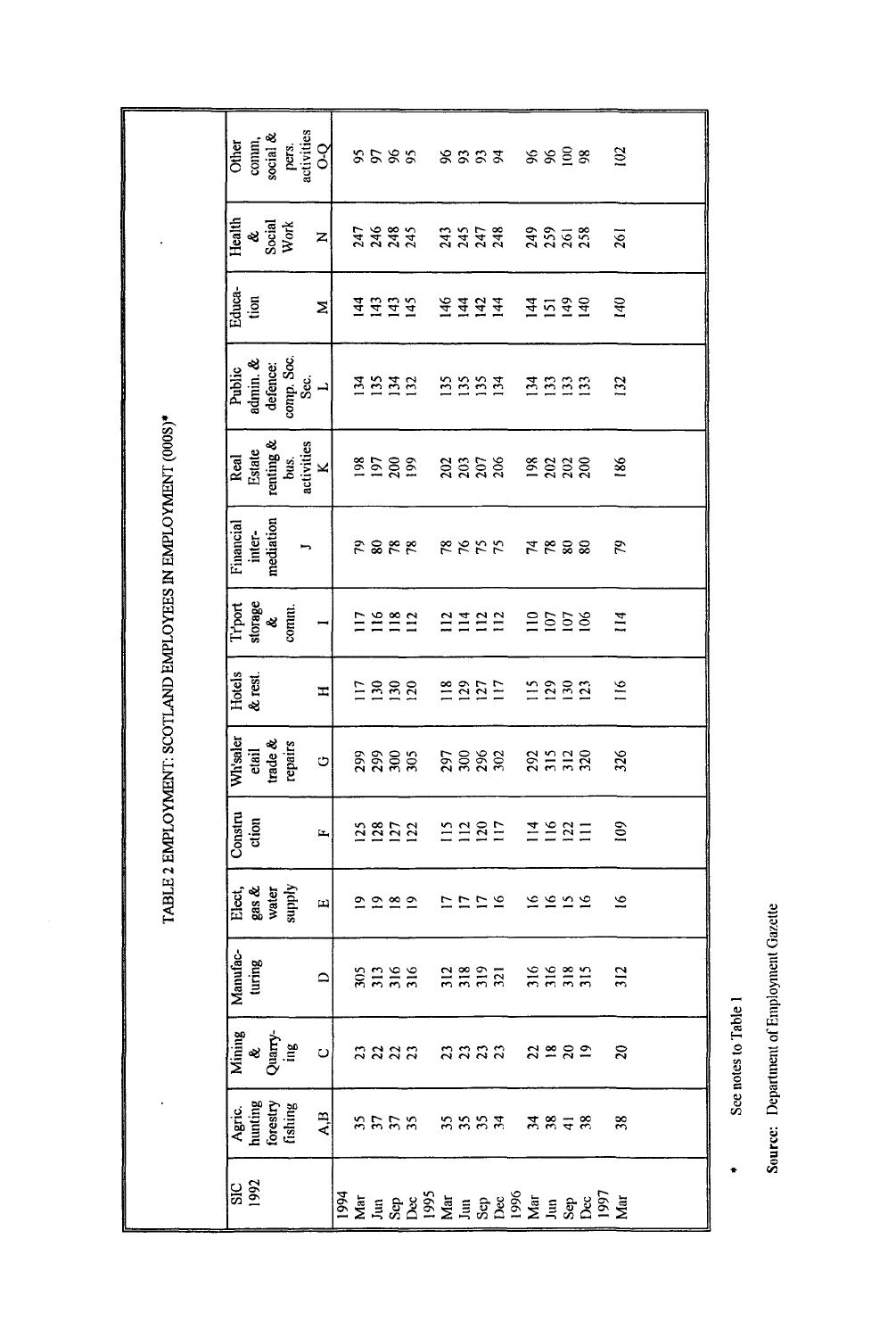| ĺ<br>ι |
|--------|
|        |

 $\sim$ 

| 1997 Jan<br>1995 Jan<br>1994 Jan<br>1996 Jan<br>May<br>Yay<br>Yay<br>KeM<br>Маг<br>Apr<br>Feb<br>Dec<br>Feb<br>Dec<br>XOV<br>Apr<br>$\Delta$ ec<br>Yov<br>Apr<br>Каr<br>Feb<br><b>Aug</b><br>Feb<br>Mar<br><b>NOV</b><br>Mar<br>Oct<br>Sep<br>$\mathbf{F}$<br>Oct<br>8nV<br>ίщ<br>$\Delta u_S$<br>ίщ<br>das<br>Oct<br>Sep<br>Apr<br>Ιun<br>E<br>E<br>E<br>Number<br>30.2<br>28.7<br>28.8<br>23.4<br>22.9<br>23.7<br>28.6<br>28.5<br>28.0<br>28.6<br>27.6<br>26.0<br>25.8<br>24.4<br>23.1<br>23.5<br>23.7<br>23.9<br>24.2<br>24.1<br>23.1<br>22.5<br>22.8<br>22.4<br>21.6<br>21.8<br>21.4<br>20.7<br>21.3<br>21.0<br>20.2<br>0.02<br>18.4<br>28.2<br>23.5<br>24.3<br>21.0<br><b>19.2</b><br>28.7<br>19.4<br>18.5<br>18.3<br>previous month<br>Seasonally adjusted<br>Change since<br>¥<br>$-0.2$<br>$-0.4$<br>$-0.2$<br>$-0.2$<br>نچ<br>-0.3<br>م<br>و<br>ςp<br>$\overline{C}$<br>$-0.2$<br>-0.2<br>φ.<br>$-0.8$<br>ξÈ<br>$\overline{6}$<br>$\tilde{c}$<br>خ<br>د<br>$\overline{6}$<br>64<br>$80^{\circ}$<br>0.2<br>$60^{\circ}$<br>$\tilde{c}$<br>$\frac{0}{2}$<br>$\overline{c}$<br>0.4<br>0.4<br>$\overline{9}$<br>0.4<br>$\mathcal{L}^{\bullet}$<br>ςő<br>$\overline{\phantom{0}80}$<br>$\overline{0.0}$<br>$\tilde{c}$<br>$\tilde{C}$<br>$\tilde{c}$<br>$\overline{c}$<br>$\overline{5}$<br>1.4<br>$\overline{0}$<br>$\overline{0}$<br>51<br>over 3 months<br>Aver.change<br><u>ending</u><br>$-0.2$<br>$-0.2$<br>ج.<br>$\frac{2}{3}$<br>2.2<br>p.1<br>$\overline{5}$<br>$\overline{5}$<br>0.2<br>$\overline{5}$<br>ç.<br>2.2<br>$\overline{c}$<br>9.6<br>33<br>$\tilde{C}$<br>$\tilde{\omega}$<br>$\overline{0}$<br>ς3<br>$\overline{0}$<br>35<br>$5^{\circ}$<br>$5^{\circ}$<br>$5^{\circ}$<br>$\tilde{C}$<br>$\overline{c}$ 0<br>64<br>$5^{\circ}$<br>$\tilde{c}$<br>$\tilde{\omega}$<br>$\overline{c}$<br>$\mathfrak{S}$<br>$5^{\circ}$<br>្ល<br>$\tilde{\omega}$<br>0.4<br>6.4<br>$\overline{6}$<br>$\tilde{6}$<br>$\frac{6}{6}$<br>$\overline{0}$<br>$\overline{1}$ |
|------------------------------------------------------------------------------------------------------------------------------------------------------------------------------------------------------------------------------------------------------------------------------------------------------------------------------------------------------------------------------------------------------------------------------------------------------------------------------------------------------------------------------------------------------------------------------------------------------------------------------------------------------------------------------------------------------------------------------------------------------------------------------------------------------------------------------------------------------------------------------------------------------------------------------------------------------------------------------------------------------------------------------------------------------------------------------------------------------------------------------------------------------------------------------------------------------------------------------------------------------------------------------------------------------------------------------------------------------------------------------------------------------------------------------------------------------------------------------------------------------------------------------------------------------------------------------------------------------------------------------------------------------------------------------------------------------------------------------------------------------------------------------------------------------------------------------------------------------------------------------------------------------------------------------------------------------------------------------|
|                                                                                                                                                                                                                                                                                                                                                                                                                                                                                                                                                                                                                                                                                                                                                                                                                                                                                                                                                                                                                                                                                                                                                                                                                                                                                                                                                                                                                                                                                                                                                                                                                                                                                                                                                                                                                                                                                                                                                                              |
|                                                                                                                                                                                                                                                                                                                                                                                                                                                                                                                                                                                                                                                                                                                                                                                                                                                                                                                                                                                                                                                                                                                                                                                                                                                                                                                                                                                                                                                                                                                                                                                                                                                                                                                                                                                                                                                                                                                                                                              |
|                                                                                                                                                                                                                                                                                                                                                                                                                                                                                                                                                                                                                                                                                                                                                                                                                                                                                                                                                                                                                                                                                                                                                                                                                                                                                                                                                                                                                                                                                                                                                                                                                                                                                                                                                                                                                                                                                                                                                                              |
|                                                                                                                                                                                                                                                                                                                                                                                                                                                                                                                                                                                                                                                                                                                                                                                                                                                                                                                                                                                                                                                                                                                                                                                                                                                                                                                                                                                                                                                                                                                                                                                                                                                                                                                                                                                                                                                                                                                                                                              |
|                                                                                                                                                                                                                                                                                                                                                                                                                                                                                                                                                                                                                                                                                                                                                                                                                                                                                                                                                                                                                                                                                                                                                                                                                                                                                                                                                                                                                                                                                                                                                                                                                                                                                                                                                                                                                                                                                                                                                                              |
|                                                                                                                                                                                                                                                                                                                                                                                                                                                                                                                                                                                                                                                                                                                                                                                                                                                                                                                                                                                                                                                                                                                                                                                                                                                                                                                                                                                                                                                                                                                                                                                                                                                                                                                                                                                                                                                                                                                                                                              |
|                                                                                                                                                                                                                                                                                                                                                                                                                                                                                                                                                                                                                                                                                                                                                                                                                                                                                                                                                                                                                                                                                                                                                                                                                                                                                                                                                                                                                                                                                                                                                                                                                                                                                                                                                                                                                                                                                                                                                                              |
|                                                                                                                                                                                                                                                                                                                                                                                                                                                                                                                                                                                                                                                                                                                                                                                                                                                                                                                                                                                                                                                                                                                                                                                                                                                                                                                                                                                                                                                                                                                                                                                                                                                                                                                                                                                                                                                                                                                                                                              |
|                                                                                                                                                                                                                                                                                                                                                                                                                                                                                                                                                                                                                                                                                                                                                                                                                                                                                                                                                                                                                                                                                                                                                                                                                                                                                                                                                                                                                                                                                                                                                                                                                                                                                                                                                                                                                                                                                                                                                                              |
|                                                                                                                                                                                                                                                                                                                                                                                                                                                                                                                                                                                                                                                                                                                                                                                                                                                                                                                                                                                                                                                                                                                                                                                                                                                                                                                                                                                                                                                                                                                                                                                                                                                                                                                                                                                                                                                                                                                                                                              |
|                                                                                                                                                                                                                                                                                                                                                                                                                                                                                                                                                                                                                                                                                                                                                                                                                                                                                                                                                                                                                                                                                                                                                                                                                                                                                                                                                                                                                                                                                                                                                                                                                                                                                                                                                                                                                                                                                                                                                                              |
|                                                                                                                                                                                                                                                                                                                                                                                                                                                                                                                                                                                                                                                                                                                                                                                                                                                                                                                                                                                                                                                                                                                                                                                                                                                                                                                                                                                                                                                                                                                                                                                                                                                                                                                                                                                                                                                                                                                                                                              |
|                                                                                                                                                                                                                                                                                                                                                                                                                                                                                                                                                                                                                                                                                                                                                                                                                                                                                                                                                                                                                                                                                                                                                                                                                                                                                                                                                                                                                                                                                                                                                                                                                                                                                                                                                                                                                                                                                                                                                                              |
|                                                                                                                                                                                                                                                                                                                                                                                                                                                                                                                                                                                                                                                                                                                                                                                                                                                                                                                                                                                                                                                                                                                                                                                                                                                                                                                                                                                                                                                                                                                                                                                                                                                                                                                                                                                                                                                                                                                                                                              |
|                                                                                                                                                                                                                                                                                                                                                                                                                                                                                                                                                                                                                                                                                                                                                                                                                                                                                                                                                                                                                                                                                                                                                                                                                                                                                                                                                                                                                                                                                                                                                                                                                                                                                                                                                                                                                                                                                                                                                                              |
|                                                                                                                                                                                                                                                                                                                                                                                                                                                                                                                                                                                                                                                                                                                                                                                                                                                                                                                                                                                                                                                                                                                                                                                                                                                                                                                                                                                                                                                                                                                                                                                                                                                                                                                                                                                                                                                                                                                                                                              |
|                                                                                                                                                                                                                                                                                                                                                                                                                                                                                                                                                                                                                                                                                                                                                                                                                                                                                                                                                                                                                                                                                                                                                                                                                                                                                                                                                                                                                                                                                                                                                                                                                                                                                                                                                                                                                                                                                                                                                                              |
|                                                                                                                                                                                                                                                                                                                                                                                                                                                                                                                                                                                                                                                                                                                                                                                                                                                                                                                                                                                                                                                                                                                                                                                                                                                                                                                                                                                                                                                                                                                                                                                                                                                                                                                                                                                                                                                                                                                                                                              |
|                                                                                                                                                                                                                                                                                                                                                                                                                                                                                                                                                                                                                                                                                                                                                                                                                                                                                                                                                                                                                                                                                                                                                                                                                                                                                                                                                                                                                                                                                                                                                                                                                                                                                                                                                                                                                                                                                                                                                                              |
|                                                                                                                                                                                                                                                                                                                                                                                                                                                                                                                                                                                                                                                                                                                                                                                                                                                                                                                                                                                                                                                                                                                                                                                                                                                                                                                                                                                                                                                                                                                                                                                                                                                                                                                                                                                                                                                                                                                                                                              |
|                                                                                                                                                                                                                                                                                                                                                                                                                                                                                                                                                                                                                                                                                                                                                                                                                                                                                                                                                                                                                                                                                                                                                                                                                                                                                                                                                                                                                                                                                                                                                                                                                                                                                                                                                                                                                                                                                                                                                                              |
|                                                                                                                                                                                                                                                                                                                                                                                                                                                                                                                                                                                                                                                                                                                                                                                                                                                                                                                                                                                                                                                                                                                                                                                                                                                                                                                                                                                                                                                                                                                                                                                                                                                                                                                                                                                                                                                                                                                                                                              |
|                                                                                                                                                                                                                                                                                                                                                                                                                                                                                                                                                                                                                                                                                                                                                                                                                                                                                                                                                                                                                                                                                                                                                                                                                                                                                                                                                                                                                                                                                                                                                                                                                                                                                                                                                                                                                                                                                                                                                                              |
|                                                                                                                                                                                                                                                                                                                                                                                                                                                                                                                                                                                                                                                                                                                                                                                                                                                                                                                                                                                                                                                                                                                                                                                                                                                                                                                                                                                                                                                                                                                                                                                                                                                                                                                                                                                                                                                                                                                                                                              |
|                                                                                                                                                                                                                                                                                                                                                                                                                                                                                                                                                                                                                                                                                                                                                                                                                                                                                                                                                                                                                                                                                                                                                                                                                                                                                                                                                                                                                                                                                                                                                                                                                                                                                                                                                                                                                                                                                                                                                                              |
|                                                                                                                                                                                                                                                                                                                                                                                                                                                                                                                                                                                                                                                                                                                                                                                                                                                                                                                                                                                                                                                                                                                                                                                                                                                                                                                                                                                                                                                                                                                                                                                                                                                                                                                                                                                                                                                                                                                                                                              |
|                                                                                                                                                                                                                                                                                                                                                                                                                                                                                                                                                                                                                                                                                                                                                                                                                                                                                                                                                                                                                                                                                                                                                                                                                                                                                                                                                                                                                                                                                                                                                                                                                                                                                                                                                                                                                                                                                                                                                                              |
|                                                                                                                                                                                                                                                                                                                                                                                                                                                                                                                                                                                                                                                                                                                                                                                                                                                                                                                                                                                                                                                                                                                                                                                                                                                                                                                                                                                                                                                                                                                                                                                                                                                                                                                                                                                                                                                                                                                                                                              |
|                                                                                                                                                                                                                                                                                                                                                                                                                                                                                                                                                                                                                                                                                                                                                                                                                                                                                                                                                                                                                                                                                                                                                                                                                                                                                                                                                                                                                                                                                                                                                                                                                                                                                                                                                                                                                                                                                                                                                                              |
|                                                                                                                                                                                                                                                                                                                                                                                                                                                                                                                                                                                                                                                                                                                                                                                                                                                                                                                                                                                                                                                                                                                                                                                                                                                                                                                                                                                                                                                                                                                                                                                                                                                                                                                                                                                                                                                                                                                                                                              |
|                                                                                                                                                                                                                                                                                                                                                                                                                                                                                                                                                                                                                                                                                                                                                                                                                                                                                                                                                                                                                                                                                                                                                                                                                                                                                                                                                                                                                                                                                                                                                                                                                                                                                                                                                                                                                                                                                                                                                                              |
|                                                                                                                                                                                                                                                                                                                                                                                                                                                                                                                                                                                                                                                                                                                                                                                                                                                                                                                                                                                                                                                                                                                                                                                                                                                                                                                                                                                                                                                                                                                                                                                                                                                                                                                                                                                                                                                                                                                                                                              |
|                                                                                                                                                                                                                                                                                                                                                                                                                                                                                                                                                                                                                                                                                                                                                                                                                                                                                                                                                                                                                                                                                                                                                                                                                                                                                                                                                                                                                                                                                                                                                                                                                                                                                                                                                                                                                                                                                                                                                                              |
|                                                                                                                                                                                                                                                                                                                                                                                                                                                                                                                                                                                                                                                                                                                                                                                                                                                                                                                                                                                                                                                                                                                                                                                                                                                                                                                                                                                                                                                                                                                                                                                                                                                                                                                                                                                                                                                                                                                                                                              |
|                                                                                                                                                                                                                                                                                                                                                                                                                                                                                                                                                                                                                                                                                                                                                                                                                                                                                                                                                                                                                                                                                                                                                                                                                                                                                                                                                                                                                                                                                                                                                                                                                                                                                                                                                                                                                                                                                                                                                                              |
|                                                                                                                                                                                                                                                                                                                                                                                                                                                                                                                                                                                                                                                                                                                                                                                                                                                                                                                                                                                                                                                                                                                                                                                                                                                                                                                                                                                                                                                                                                                                                                                                                                                                                                                                                                                                                                                                                                                                                                              |
|                                                                                                                                                                                                                                                                                                                                                                                                                                                                                                                                                                                                                                                                                                                                                                                                                                                                                                                                                                                                                                                                                                                                                                                                                                                                                                                                                                                                                                                                                                                                                                                                                                                                                                                                                                                                                                                                                                                                                                              |
|                                                                                                                                                                                                                                                                                                                                                                                                                                                                                                                                                                                                                                                                                                                                                                                                                                                                                                                                                                                                                                                                                                                                                                                                                                                                                                                                                                                                                                                                                                                                                                                                                                                                                                                                                                                                                                                                                                                                                                              |
|                                                                                                                                                                                                                                                                                                                                                                                                                                                                                                                                                                                                                                                                                                                                                                                                                                                                                                                                                                                                                                                                                                                                                                                                                                                                                                                                                                                                                                                                                                                                                                                                                                                                                                                                                                                                                                                                                                                                                                              |
|                                                                                                                                                                                                                                                                                                                                                                                                                                                                                                                                                                                                                                                                                                                                                                                                                                                                                                                                                                                                                                                                                                                                                                                                                                                                                                                                                                                                                                                                                                                                                                                                                                                                                                                                                                                                                                                                                                                                                                              |
|                                                                                                                                                                                                                                                                                                                                                                                                                                                                                                                                                                                                                                                                                                                                                                                                                                                                                                                                                                                                                                                                                                                                                                                                                                                                                                                                                                                                                                                                                                                                                                                                                                                                                                                                                                                                                                                                                                                                                                              |
| TABLE 3 UNFILLED VACANCIES AT JOBCENTRES - SCOTLAND (000s)                                                                                                                                                                                                                                                                                                                                                                                                                                                                                                                                                                                                                                                                                                                                                                                                                                                                                                                                                                                                                                                                                                                                                                                                                                                                                                                                                                                                                                                                                                                                                                                                                                                                                                                                                                                                                                                                                                                   |

 $\sim$ 

Source:<br>Note:

 $|\Xi|$ 

Department of Employment Press Notice<br>Figures from October reflect the revised basis of seasonal adjustment from<br>November 1992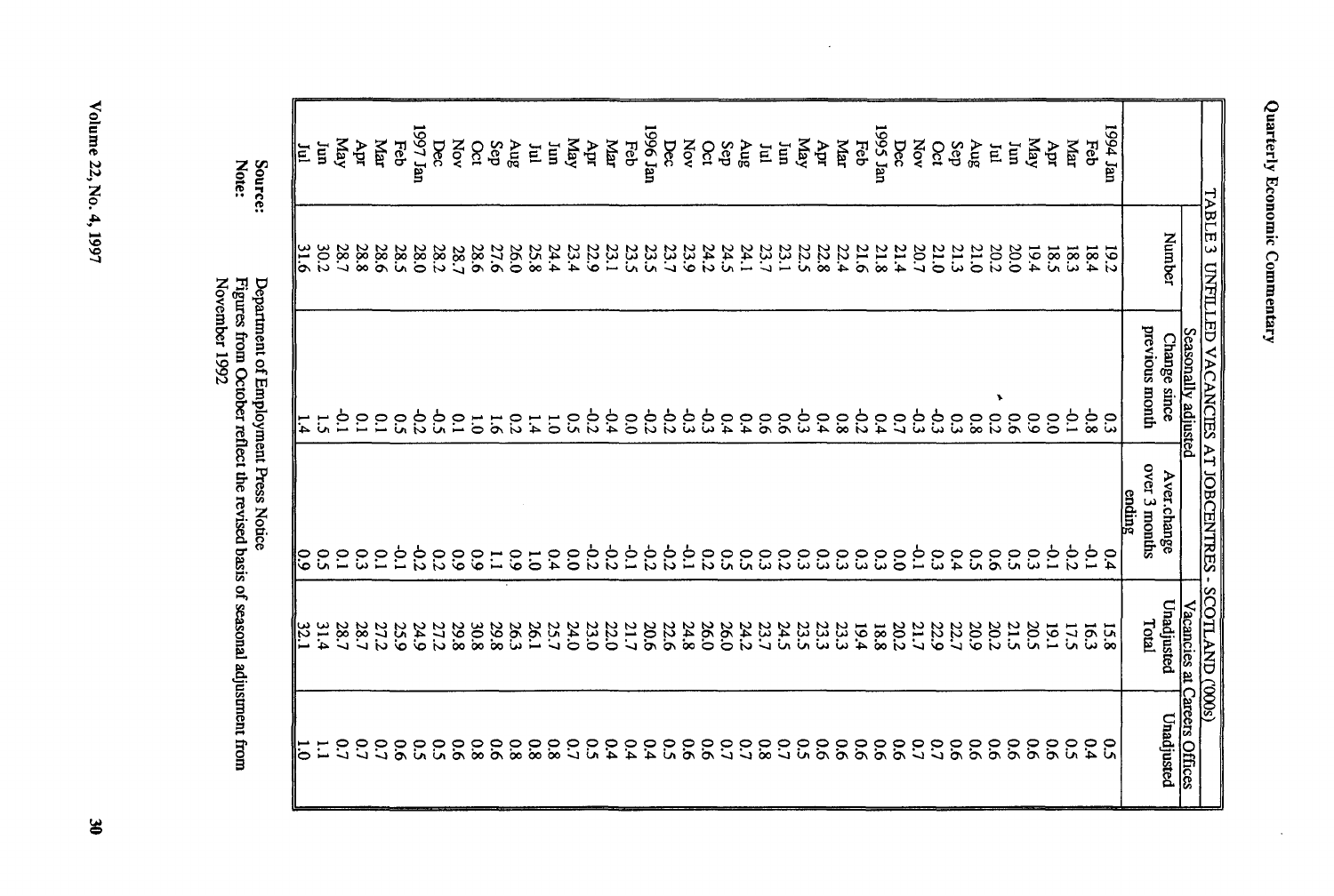| Date            | Level            | TABLE 4: VACANCY FLOWS AT JOBCENTRES, STANDARDISED, SEASONALLY ADJUSTED<br>In-flow<br>Average | <b>SCOTLAND</b><br>Level | Out-flow<br>Average      |                                                     |
|-----------------|------------------|-----------------------------------------------------------------------------------------------|--------------------------|--------------------------|-----------------------------------------------------|
|                 |                  | months ended<br>change 3                                                                      |                          | months ended<br>change 3 | Level<br>000s of                                    |
| uer b661<br>Feb | 22.6<br>23.1     | Š<br>$\mathbf{C}$                                                                             | 23.5<br>23.2             | خ.<br>$\overline{c}$     | 20.5<br>20.0                                        |
| Mar             | 21.9             | $\mathfrak{S}$                                                                                | 22.1                     | $-0.2$                   | 19.4                                                |
| Apr             | 23.1             | $\tilde{c}$                                                                                   | 22.7                     | $\overline{6}$           | 20.2                                                |
| KeM             | 23.1             | $\tilde{C}$                                                                                   | 22.8                     | 32                       | 20.2                                                |
| Ĕ               | 21.3             | $\overline{C}$                                                                                | 23.4                     | 0.4                      | 20.9                                                |
| 旨               |                  | ξ                                                                                             | 22.1                     | $\mathfrak{S}2$          | 61                                                  |
| <b>Sny</b>      | 25.7             | $80^{\circ}$                                                                                  | 24.6                     | $\tilde{5}$              |                                                     |
| Sep             | 23.1             | $+0.4$                                                                                        | 22.7                     | $\frac{6}{5}$            |                                                     |
| $\delta$        | 23.5             | $\tilde{\omega}$                                                                              | 23.7                     | 0.4                      | $\begin{array}{c} 21.7 \\ 20.0 \\ 20.7 \end{array}$ |
| Nov             | 24.4             | έř                                                                                            | 24.7                     | $\tilde{c}$              | 21.6                                                |
| Dec             | 24.6             |                                                                                               | 23.8                     | 0.4                      |                                                     |
| 1995 Jan        | 24.3             | 0.9                                                                                           | 23.9                     | $\tilde{c}$              | 20.7                                                |
| Feb             | 24.1             | ξ,                                                                                            | 24.3                     | ج.<br>-                  | 21.4                                                |
| $M_{\text{AT}}$ | 24.3             | $\overline{10}$                                                                               | 23.5                     | $\frac{1}{2}$            | 20.7                                                |
| Арт             | 24.4             | $\mathbf{c}$                                                                                  | 24.5                     | $\overline{c}$           |                                                     |
| May             | 24.6             | 0.2                                                                                           | 24.6                     | $\tilde{C}$              | 21.5<br>21.7                                        |
| E               |                  | 6.4                                                                                           | 24.9                     | $5^{\circ}$              |                                                     |
| E               | 25.5<br>25.7     | 6.4                                                                                           | 25.0                     | $\overline{c}$           | $\frac{22.1}{22.1}$                                 |
| Aug             |                  | 60                                                                                            | 26.8                     | $\overline{c}$           |                                                     |
| Sep             | 27.2<br>25.1     | $\ddot{\circ}$                                                                                | 25.0                     | $\overline{0}$           | 23.6<br>22.0                                        |
| Oct             | 27.3             | $\tilde{\mathbf{c}}$                                                                          | 27.4                     | $80^{\circ}$             | 24.0                                                |
| Nov             | 26.1             | $-0.4$                                                                                        | 26.4                     | $\frac{1}{2}$            | 23.1                                                |
| Dec             | 24.2             | م<br>ج                                                                                        | 24.0                     | έp                       | 20.8                                                |
| uer 9661        | 25.5             | ς,                                                                                            | 25.9                     | $-0.4$                   | 22.8                                                |
| Feb             | 26.1             | 0.0                                                                                           | $\frac{26.1}{20}$        | $\dot{c}$                | 22.4                                                |
| Каг             | 25.0             | $\tilde{\omega}$                                                                              | 25.6                     | $\tilde{\mathbf{c}}$     | 22.0                                                |
| Apr             | 25.6             | $\overline{0}$                                                                                | 25.5                     | $\overline{0}$           | 21.6                                                |
| May             | 25.5             | 63                                                                                            | 25.3                     | م<br>م                   | 21.4                                                |
| Ιmι             | 23.5             | ς.<br>Θ                                                                                       | 22.7                     | $\ddot{o}$               | 1,9.1                                               |
| E               | 25.2             | $\dot{5}$                                                                                     | 24.0                     | ς,                       | 20.4                                                |
| Aug             | 24.6             | ξp                                                                                            | 24.6                     | -92                      |                                                     |
| Sep             | 25.0             | $5^{\circ}$                                                                                   | 23.6                     | 53                       | 0.02                                                |
| Oct             | 23.0             | $\ddot{c}$                                                                                    | 22.2                     | 6.6                      | 18.9                                                |
| Nov             | 25.2             | $\overline{c}$                                                                                | 24.7                     | $\tilde{c}$              | 20.4                                                |
| Dec             | 26.0             | 33                                                                                            | 26.9                     | $\overline{1}$           | 22.5                                                |
| uer             | 24.6             | $\tilde{\mathbf{c}}$                                                                          | 25.0                     | $\overline{5}$           | 21.1                                                |
| Feb             | 26.3             | 64                                                                                            | 26.0                     | 64                       | 21.7                                                |
|                 |                  |                                                                                               |                          |                          |                                                     |
| Каr             | 29.0             | $\overline{5}$                                                                                | 28.6                     | $\rm ^{5}$               | 24.8                                                |
| ਖੁੱ             | 27.8             | $\Xi$                                                                                         | 27.6                     | $\overline{80}$          | 23.0                                                |
| KeM             | 27.4             | $\overline{5}$                                                                                | 27.5                     | ິດ                       | 23.2                                                |
| Ĕ               | 26.0             | $\overline{5}$                                                                                | 23.9                     | $\tilde{\sigma}$         | 19.4                                                |
| E               | $\frac{26.7}{2}$ | -0<br>4                                                                                       | 25.9                     | ⊝<br>                    | $\frac{18.7}{2}$                                    |

Volume 22, No. 4, 1997

 $\sim$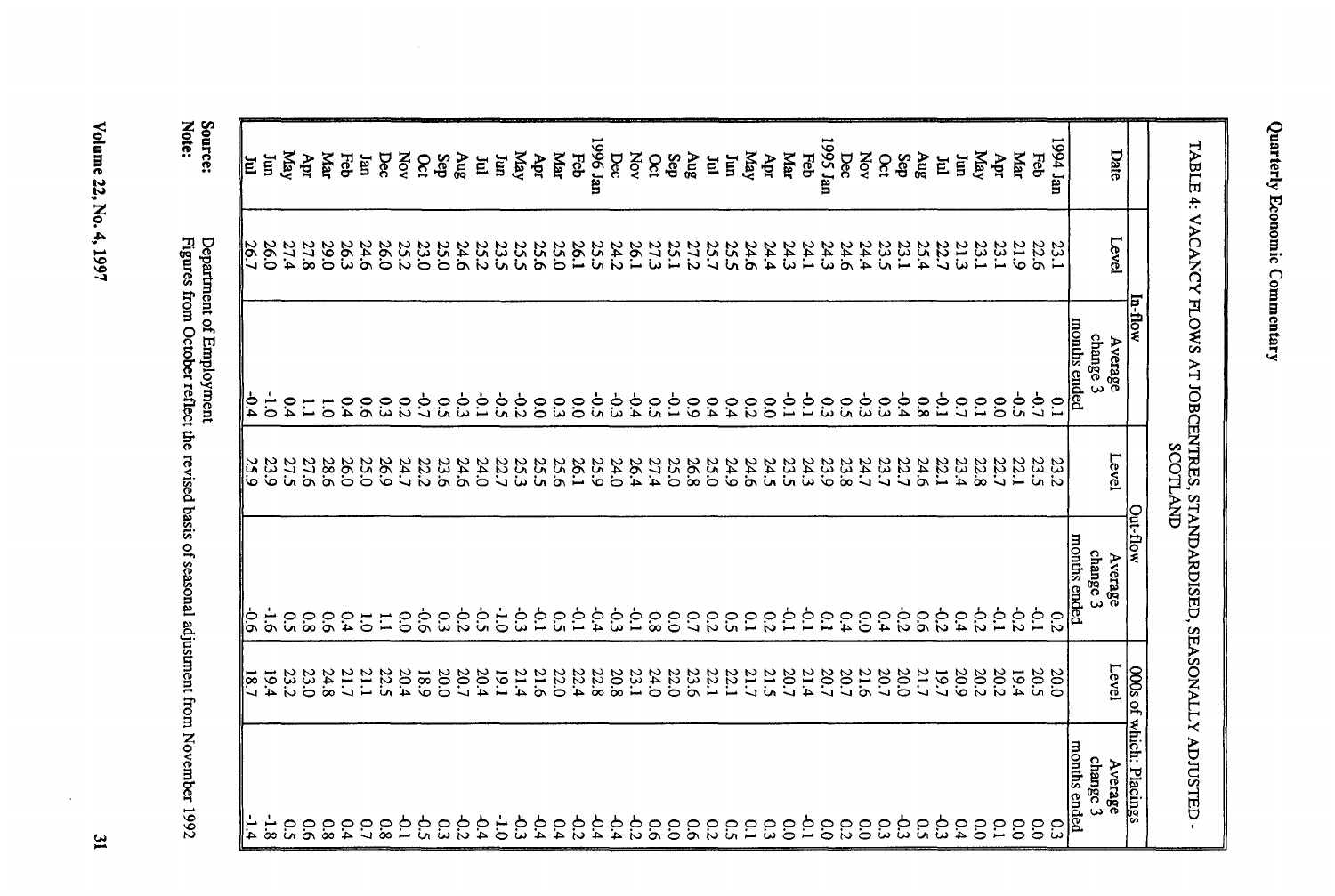| 9.6                     | ٺي                                                                                                | –់<br>ហ                 | 1.60.1       | 26.8        | 123.3        | Ē                |
|-------------------------|---------------------------------------------------------------------------------------------------|-------------------------|--------------|-------------|--------------|------------------|
| 9.6                     | ىن<br>سا                                                                                          | $60 -$                  | <b>161.6</b> | 36.6        | 125.0        | Kay              |
| $\overline{9}$          | 4.4                                                                                               | 5.0                     | 162.5        | 35.9        | 126.6        | Apr              |
| $\mathbf{63}$           | 4.                                                                                                | $-2.2$                  | 523          | 37.1        | 130.4        | Маг              |
| $\mathcal{S}$           | $\ddot{+}$                                                                                        | مان<br>6                | 169.7        | 37.7        | 132.0        | Feb              |
| $\mathbf{L}$            | ن<br>9                                                                                            | ۲Ċ<br>A                 | <b>173.3</b> | 38.8        | 134.5        | Jan              |
| 53                      | ن<br>0                                                                                            | ċ                       | 178.7        | 40.4        | 138.3        | Dec              |
|                         | -2.5                                                                                              | $\frac{1}{16}$          | 181.4        | 41.3        | 140.1        | NOV              |
| $\overline{\mathbf{8}}$ | $-1.4$                                                                                            | ή,                      | 0'681        | 43.9        | 145.1        | $\infty$         |
| 52                      | $\frac{6}{9}$                                                                                     | ら                       | <b>191.3</b> | 44.9        | 146.4        | Sep              |
| $\frac{8}{5}$           | 62                                                                                                | $\ddot{\sigma}$         | 194.0        | 45.8        | 148.2        | $\delta$ ny      |
| $\frac{8}{2}$           | $\overline{c}$                                                                                    | Ė                       | 194.7        | 46.0        | 148.7        | E                |
| $\overline{18}$         | <b>C.1</b>                                                                                        | $\frac{6}{5}$           | 196.4        | 46.1        | 150.3        | Ĕ                |
|                         |                                                                                                   |                         |              |             |              |                  |
| $\frac{8}{10}$          | <u>င</u> ္ပ                                                                                       | 9.8                     | 196.6        | 45.7        | <b>150.9</b> | Kay              |
| $\frac{8}{1}$           | င္ပ                                                                                               | 2.4                     | 197.4        | 45.8        | 151.6        | Apr              |
| $\frac{8}{2}$           | $\overline{5}$                                                                                    | م<br>ت                  | 0.561        | 44.8        | 150.2        | Маг              |
| $\frac{8}{3}$           | -0.4                                                                                              | $\overline{C}$          | <b>1953</b>  | 44.3        | 151.0        | Feb              |
| $\frac{8}{3}$           | $\frac{6}{3}$                                                                                     | 2.0                     | 193.6        | 44.1        | 149.5        | uer 9661         |
| $\frac{8}{5}$           | $-9.4$                                                                                            | $\overline{9}$          | 195.6        | 44.7        | <b>150.9</b> | Dec              |
| ိ                       | $60^{\circ}$                                                                                      | خ<br>ت                  | 0.50         | 45.0        | 150.0        | Nov              |
| $\frac{8}{2}$           | $-1.2$                                                                                            | 22                      | 195.5        | 45.2        | 150.3        | Oct              |
| $\tilde{0}$             | $\frac{1}{2}$                                                                                     | $-1.8$                  | 195.7        | 45.3        | 150.4        | Sep              |
|                         | Ė                                                                                                 | $\frac{1}{\mathcal{L}}$ |              |             |              | gny              |
| $\frac{8}{10}$          |                                                                                                   |                         | 5'161        | 46.0        | 151.5        |                  |
| $\frac{8}{5}$           | $50^{\circ}$                                                                                      | ິດ                      | 198.7        | 46.0        | 152.7        | E                |
| $\overline{18}$         | $-2.4$                                                                                            | $-2.4$                  | 1982         | 45.2        | 15.30        | Ξ                |
| $\frac{8}{3}$           | ĽĊ.                                                                                               | ċ                       | 200.6        | 45.5        | 155.1        | Kay              |
| 8.3                     | ن<br>0`0                                                                                          | $-2.9$                  | 202.7        | 45.9        | 156.8        | Apr              |
| $\overline{c}$          | ن<br>ت                                                                                            | $5\overline{5}$         | 205.5        | 46.4        | 1.99.1       | Mar              |
| $\mathbf{3}$            | ىل<br>ما                                                                                          | $\overline{5}$          | 210.1        | 47.1        | 160.9        | Feb              |
| 6.4                     | ن<br>6                                                                                            | $\mathcal{L}$           | 208.0        | 47.7        | 162.4        | 1995 Jan         |
| $\frac{8}{5}$           | ىئ                                                                                                | $+1$                    | 212.3        | 48.2        | 164.1        | Dec              |
|                         |                                                                                                   |                         |              |             |              |                  |
| $\frac{8}{7}$           | $-2.6$                                                                                            | ې<br>9                  | 216.8        | 49.4        | 167.4        | XOV              |
| $\frac{8}{8}$           | 22                                                                                                | 4.4                     | 220.4        | 49.7        | 170.7        | $\infty$         |
| $\delta$                | $\ddot{z}$                                                                                        | 4.2                     | 224.8        | <b>50.6</b> | 174.2        | Sep              |
| 55                      | ىل<br>ما                                                                                          | 5.1                     | 229.0        | <b>52.1</b> | 176.9        | gny              |
| $\frac{9.2}{2}$         | $\frac{1}{\mathcal{O}}$                                                                           | $\mathbf{r}$            | 231.7        | 52.7        | 179.0        | E                |
| 93                      | $60^{\circ}$                                                                                      | 2.0                     | 230.6        | 51.4        | 179.2        | Ξ                |
| 64                      | 6.8                                                                                               | $\frac{6}{3}$           | 232.6        | <b>52.2</b> | 180.4        | KeM              |
| 9.3                     | $60 -$                                                                                            | ۔<br>ظ                  | 233.5        | S2.2        | 181.3        | Apr              |
| 6.4                     | بــ<br>ننا                                                                                        | $\sim$                  | 234.7        | 52.7        | 181.3        | Mar              |
| ა<br>ა                  | $-1.5$                                                                                            | $\overline{5}$          | 236.8        | 53.5        | 182.0        | Eep              |
| 56                      |                                                                                                   |                         | 238.4        | <b>53.8</b> | 183.3        | uer <i>r</i> 661 |
|                         |                                                                                                   | month                   |              |             |              |                  |
| of working pop.         | 6 months ending                                                                                   | previous                |              |             |              |                  |
| Unemp. rate $\%$        | Ave. change over                                                                                  | Change since            | Total        | Female      | Male         | Date             |
|                         |                                                                                                   |                         |              |             |              |                  |
|                         | ('000s) (Figures in parentheses reflect estimates on September 1988 basis - see text for details) |                         |              |             |              |                  |
|                         | TABLE 5: SCOTLAND - UNEMPLOYMENT - SEASONALLY ADJUSTED (excluding school leavers                  |                         |              |             |              |                  |

 $\mathcal{L}$ 

Source: Department of Employment

 $\frac{Jul}{d}$ 

 $\frac{120.4}{ }$ 

 $\frac{32.9}{22.9}$  153.3

 $\frac{1}{8}$ 

ن<br>أن

 $\frac{6.3}{2}$ 

Volume 22, No. 4, 1997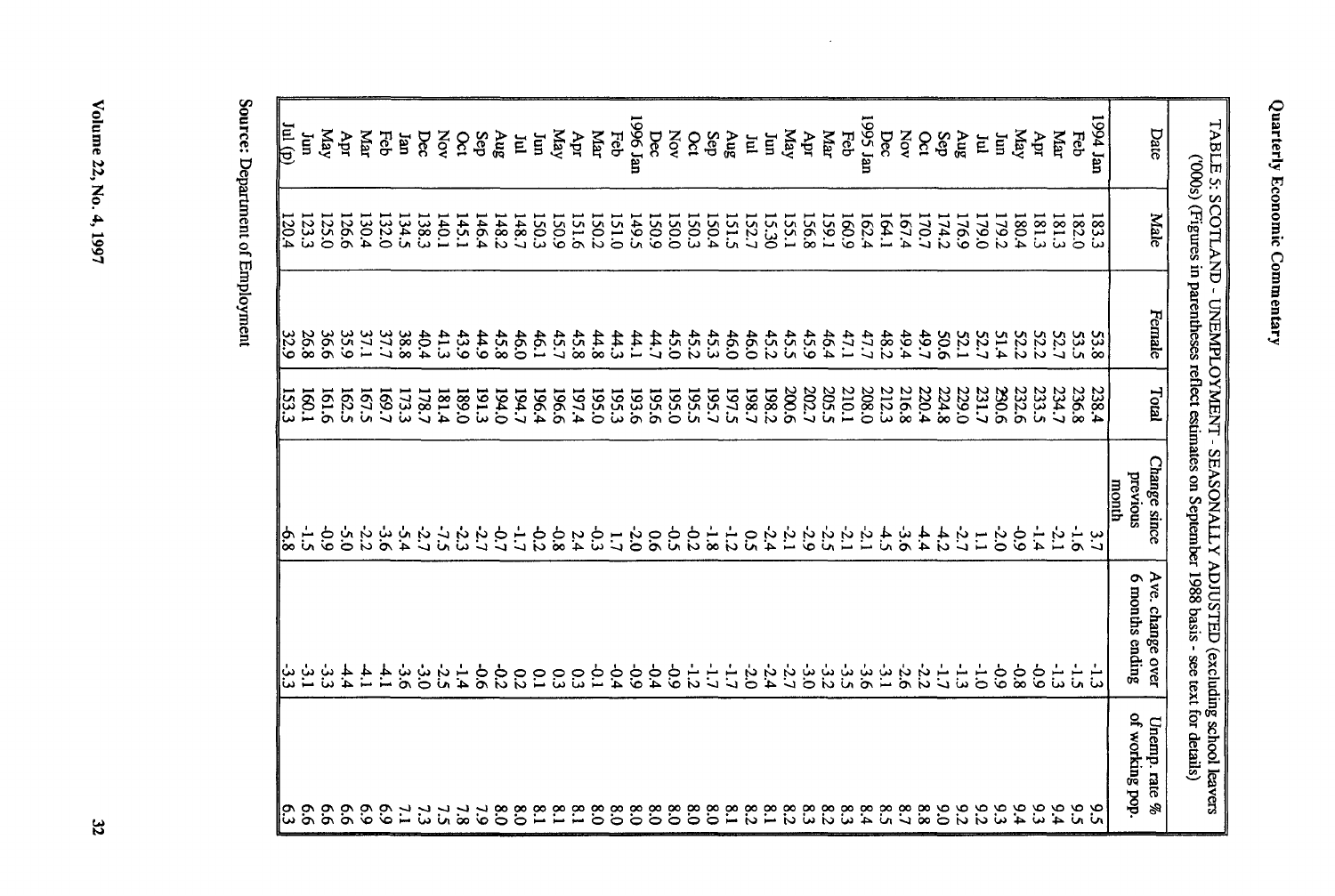## Quarterly Economic Commentary

|                | TABLE 6: UNEMPLOYMENT FLOWS - STANDARDISED, UNADJUSTED: SCOTLAND ('000s) |          |
|----------------|--------------------------------------------------------------------------|----------|
| Month ending   | In-flow                                                                  | Out-flow |
| 1993 Jul       | 49.2                                                                     | 34.6     |
| Aug            | 34.4                                                                     | 34.6     |
| Sep            | 35.1                                                                     | 48.9     |
| Oct            | 35.5                                                                     | 41.7     |
| Nov            | 35.6                                                                     | 35.4     |
| Dec            | 32.8                                                                     | 30.3     |
| 1994 Jan       | 35.1                                                                     | 22.6     |
| Feb            | 32.6                                                                     | 37.5     |
| Mar            | 29.1                                                                     | 36.0     |
| Apr            | 32.1                                                                     | 34.3     |
| May            | 29.2                                                                     | 36.2     |
| Jun            | 29.1                                                                     | 34.3     |
| Jul            | 45.7                                                                     | 32.8     |
| Aug            | 31.2                                                                     | 33.8     |
| Sep            | 31.9                                                                     | 48.3     |
| Oct            | 32.6                                                                     | 39.9     |
| Nov            | 33.2                                                                     | 35.4     |
| Dec            | 29.7                                                                     | 30.5     |
| 1995 Jan       | 32.0                                                                     | 22.4     |
| Feb            | 29.6                                                                     | 35.6     |
| Mar            | 26.9                                                                     | 35.3     |
| Apr            | 30.0                                                                     | 33.3     |
| May            | 25.0                                                                     | 33.3     |
| Jun            | 26.4                                                                     | 32.5     |
| Jul            | 43.9                                                                     | 29.9     |
| Aug            | 30.8                                                                     | 31.3     |
| Sep            | 31.5                                                                     | 43.3     |
| Oct            | 31.9                                                                     | 37.4     |
| Nov            | 32.4                                                                     | 31.4     |
| Dec            | 29.0                                                                     | 25.1     |
| 1996 Jan       | 33.3                                                                     | 21.1     |
| Feb            | 30.8                                                                     | 32.2     |
| Mar            | 27.2                                                                     | 32.7     |
| Apr            | 32.7                                                                     | 30.5     |
| May            | 26.9                                                                     | 34.0     |
| Jun            | 27.9                                                                     | 30.5     |
| Jul            | 45.1                                                                     | 29.5     |
| $\mathbf{Aug}$ | 29.6                                                                     | 29.3     |
| Sep            | 29.2                                                                     | 42.4     |
| Oct            | 29.7                                                                     | 38.1     |
| Nov            | 29.6                                                                     | 35.7     |
| Dec            | 28.5                                                                     | 26.7     |
| Jan            | 34.1                                                                     | 25.9     |
| Feb            | 31.1                                                                     | 36.4     |
|                | 28.2                                                                     | 36.4     |
| Mar            | 30.0                                                                     | 36.3     |
| Apr            | 28.6                                                                     | 35.0     |
| May            | 30.7                                                                     | 34.2     |
| Jun<br>Jul     | 41.6                                                                     | 33.2     |

J,

**Source:** Department of Employment

**Volume 22, No. 4,1997 33**